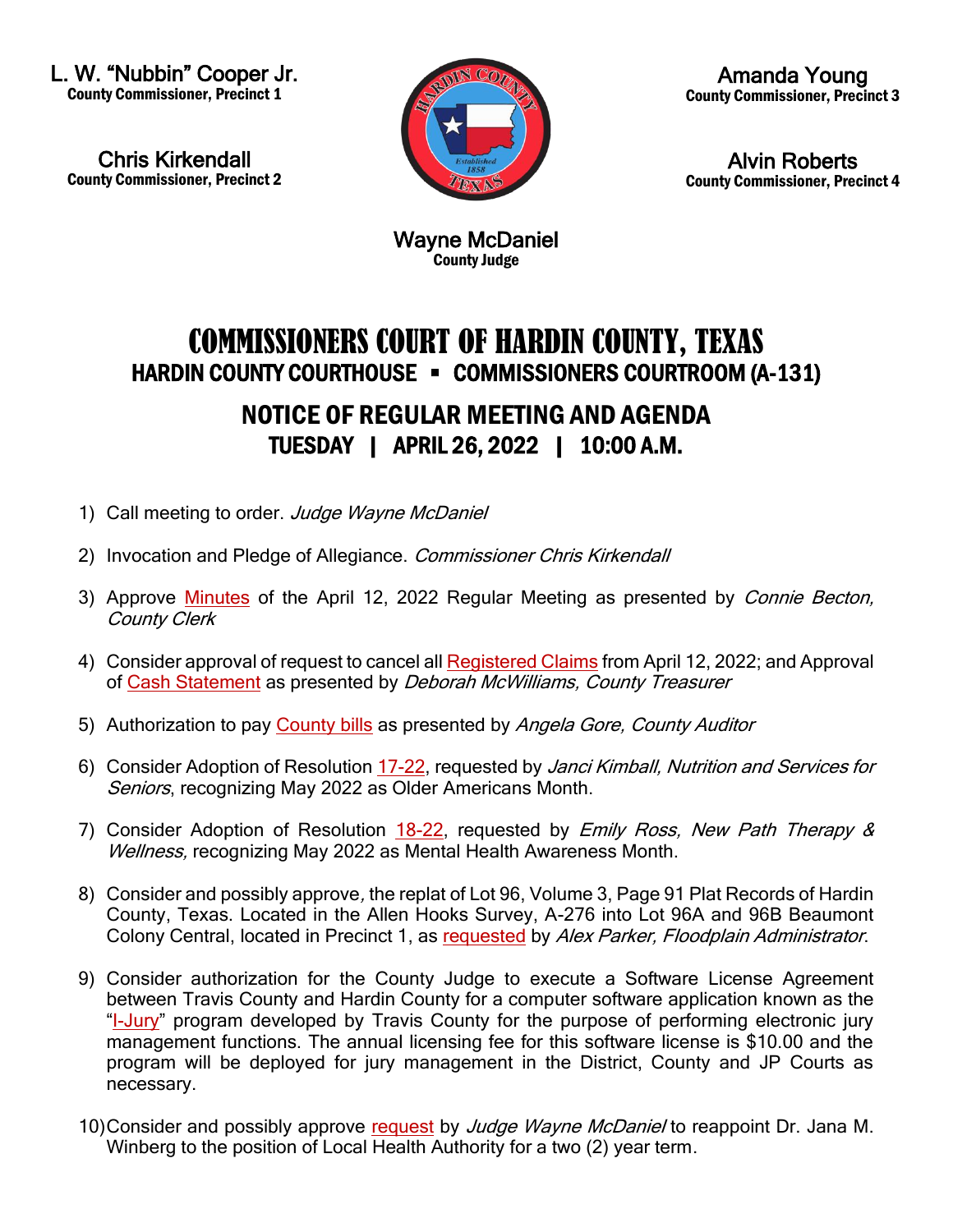- 11)Consider and possibly approve amendments/transfers to the FY2021 [Budget](https://newtools.cira.state.tx.us/upload/page/10643/Agenda%20Documents/April%202022/Email%20from%20Angela%20Gore.pdf) as presented by Angela Gore, County Auditor
- 12) Consider and possibly authorize County Judge to sign [Agreement](https://newtools.cira.state.tx.us/upload/page/10643/Agenda%20Documents/April%202022/Hardin%20County%20Jail%20Door%20%20Intercom%20Control%20V3.pdf) with Johnson Controls to upgrade control system in the Hardin County Jail, as presented by *Misty Sims, Purchasing* Agent
- 13)Consider and possibly authorize County Judge to sign [Agreement](https://newtools.cira.state.tx.us/upload/page/10643/Agenda%20Documents/April%202022/Hardin%20County%20Jail%20Fire%20System%20V3.pdf) with Johnson Controls to repair or replace the fire alarm panel in the Hardin County Jail, as presented by *Misty Sims*, Purchasing Agent
- 14)Consider acceptance of resignation of Mr. Steve Derbyshire as a Commissioner for Emergency Services District 5; and approve [appointment](https://newtools.cira.state.tx.us/upload/page/10643/Agenda%20Documents/April%202022/Email%20from%20Amanda%20Young%20with%20Letter%20from%20Cudd.pdf) of Mr. Kevin Cudd to fill vacancy, as presented by Commissioner Amanda Young
- 15)Consider approval of [request](https://newtools.cira.state.tx.us/upload/page/10643/Agenda%20Documents/April%202022/HCJJAEP%20MOU%20FY2022%202023.pdf) by Chief Monica Kelley, Juvenile Probation Department, for approval of the Juvenile Justice Alternative Education Program (JJAEP) Memorandum of Understanding for the 2022-2023 School Year.
- 16)Consider approval of [request](https://newtools.cira.state.tx.us/upload/page/10643/Email%20from%20Rebecca%20Walton.pdf) by Rebecca Walton, District Attorney, of the following FY22 budget amendments for the DA Pre-Trial Diversion Fund, as well as a one-time payment to Kaneshia Moore (Pre-Trial Diversion Attorney) in the amount of \$1,500, and a one-time payment to Robin Hillin (the Pre-Trial Diversion Clerk) in the amount of \$2,000; and to reclassify part of Kaneshia Moore's salary in the amount of \$4,013.58 from the VAWA grant to the Pre-Trial Diversion Fund.

| Create and Transfer To:        |                        | 021-476-103 Salaries-Assistants    | \$5,514.00        |
|--------------------------------|------------------------|------------------------------------|-------------------|
| <b>Create and Transfer To:</b> |                        | 021-476-105 Salaries-Clerical      | \$2,000.00        |
| Create and Transfer To:        | 021-476-201 FICA Taxes |                                    | \$<br>268.00      |
| Create and Transfer To:        | 021-476-203 Retirement |                                    | \$<br>537.00      |
| Create and Transfer To:        |                        | 021-476-204 Workers Comp Insurance | \$<br>2.00        |
| <b>Create and Transfer To:</b> |                        | 021-476-206 State Unemployment Tax | \$<br>5.00        |
| Create and Transfer To:        |                        | 021-476-209 Supplemental Death     | 7.00              |
|                                |                        |                                    | Total: \$8,333.00 |
|                                |                        |                                    |                   |
| Transfer From:                 | 021-476-310            | <b>Office Supplies</b>             | \$2,000.00        |
| Transfer From:                 | 021-476-313            | <b>Training Materials</b>          | \$<br>333.00      |
| Transfer From:                 | 021-476-337            | <b>Office Equipment</b>            | \$6,000.00        |
|                                |                        |                                    | Total: \$8,333.00 |

- 17) Consider approval of [request](https://newtools.cira.state.tx.us/upload/page/10643/Agenda%20Documents/April%202022/Public%20Health%20Scholarship%20Program.pdf) by *Sharon Whitley, Health Director*, to apply for a Public Health Scholarship Program grant through the Health Resources and Services Administration of the Department of Health and Human Services. This grant funding will be utilized to strengthen the workforce of the Health Services Department by furthering their education, and will not require local funding.
- 18)Setting of a Special Meeting to canvass the votes for the May 7, 2022 Constitutional Amendment Election.